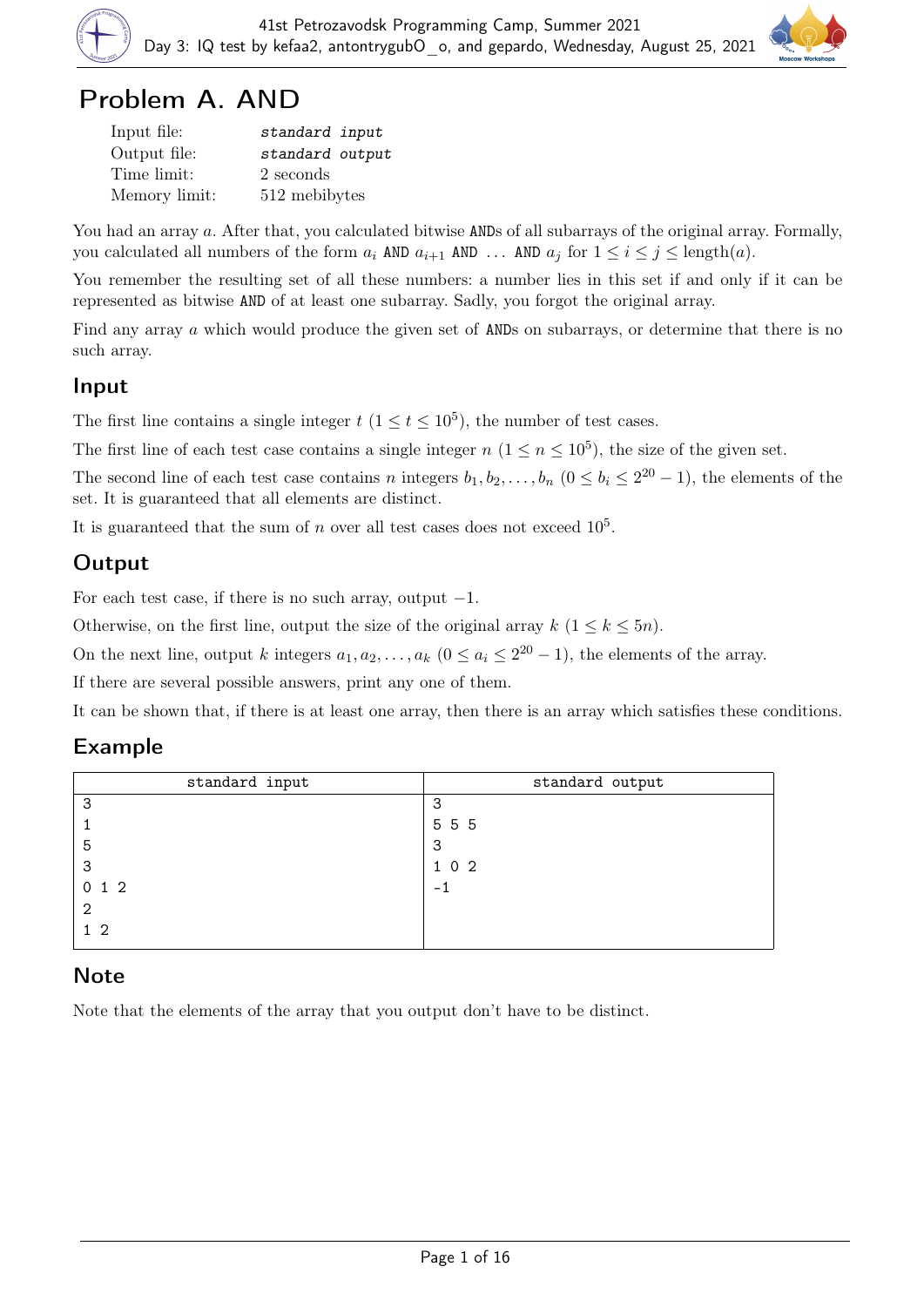

## Problem B. Bruteforce

| Input file:   | standard input  |
|---------------|-----------------|
| Output file:  | standard output |
| Time limit:   | 5 seconds       |
| Memory limit: | 512 mebibytes   |

You are given fixed integers  $k$  and  $w$ .

For an array a of length n, let us define its *weight* in the following way:

- Let  $b$  be the array  $a$  sorted in non-descending order.
- The weight of a is then defined as  $\sum_{n=1}^n$  $i=1$  $|b_i \cdot i^k$  $\omega$ .

Here,  $|x|$  is the largest integer not exceeding x.

For example, if  $k = 2$  and  $w = 3$ , then the weight of  $a = \begin{bmatrix} 3, 2, 2 \end{bmatrix}$  is equal to:

$$
\left\lfloor \frac{2 \cdot 1^2}{3} \right\rfloor + \left\lfloor \frac{2 \cdot 2^2}{3} \right\rfloor + \left\lfloor \frac{3 \cdot 3^2}{3} \right\rfloor = 0 + 2 + 9 = 11.
$$

You are given an initial array  $a$ , and will be given  $q$  queries. Each query changes one element of array  $a$ . After each query, you should output the new weight of the array. Since array weights can be really large, you should output them modulo 998 244 353.

Note that the changes persist between queries. For example, the second query is applied to the array which is already changed by the first query.

#### Input

The first line contains three integers n, k, w  $(1 \le n \le 10^5, 1 \le k \le 5, 1 \le w \le 5)$ : the length of the array and the parameters from the statement.

The second line contains n integers  $a_i$   $(0 \le a_i \le 10^5)$ : the elements of the original array.

The third line contains a single integer  $q (1 \leq q \leq 10^5)$ : the number of queries.

Each of the next q lines contains two integers, pos and  $x (1 \le pos \le n, 0 \le x \le 10^5)$ . This describes a query that changes  $a_{pos}$  into x.

#### **Output**

Output q integers: the weights of the array after each change, modulo  $998\,244\,353$ .

| standard input | standard output |
|----------------|-----------------|
| 3 1 1          | 36              |
| 2 2 8          | 30              |
| $\mathbf{2}$   |                 |
| 2 5            |                 |
| 36             |                 |
| 4 2 2          | 75              |
| 1 3 3 7        | 80              |
| 4              | 103             |
| $1\quad1$      | 108             |
| 2 4            |                 |
| 3 8            |                 |
| 4 8            |                 |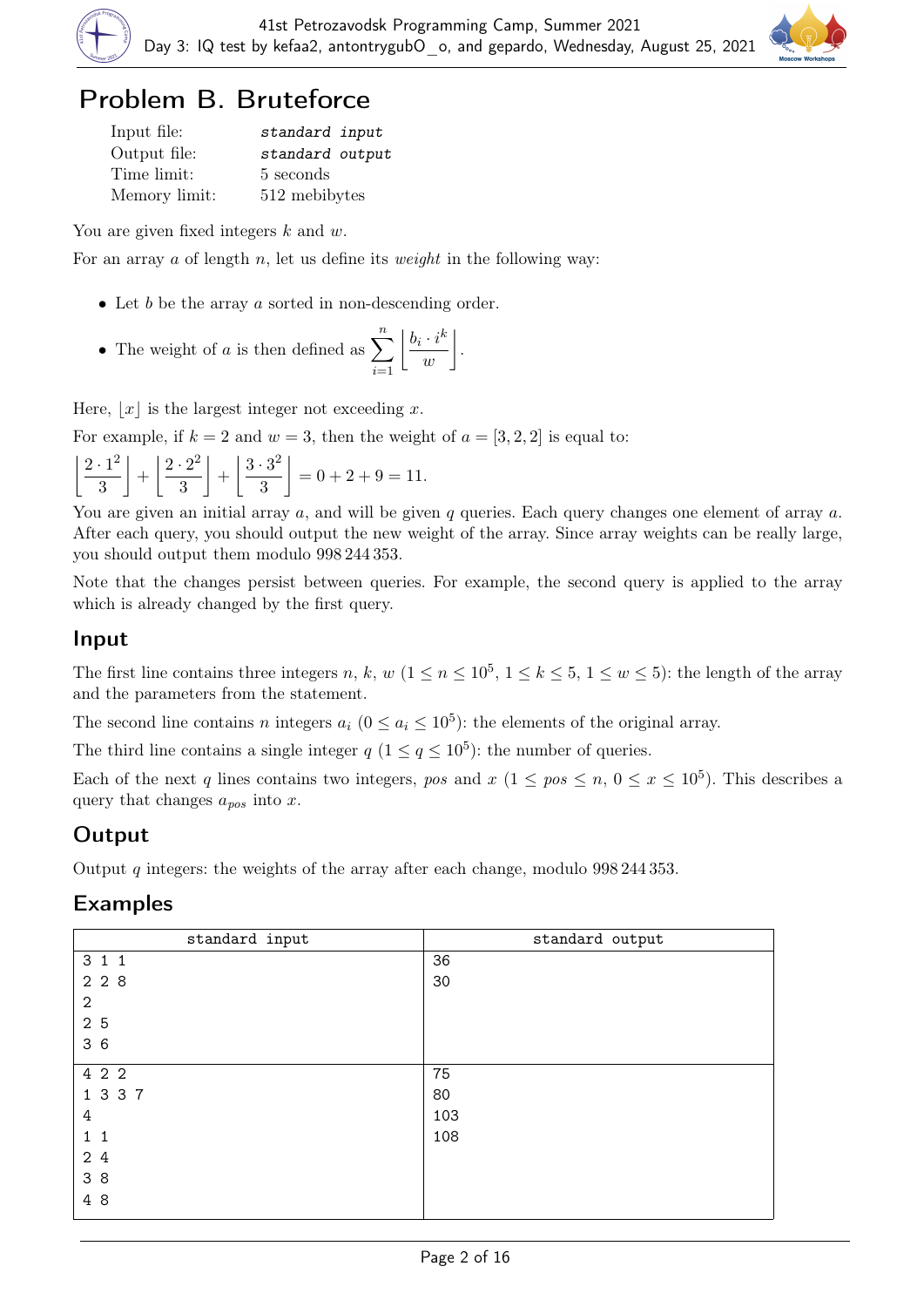



## Problem C. Crab's Cannon

| Input file:   | standard input  |
|---------------|-----------------|
| Output file:  | standard output |
| Time limit:   | 3 seconds       |
| Memory limit: | 512 mebibytes   |

Mr. Crab is a famous engineer. He has recently invented a new, very powerful weapon called The Palindromic Cannon. To make a shot from this mighty cannon, one has to load it with some string consisting of  $\ell$  letters from unlimited alphabet.

Let us denote the *palindromic prefix set (PPS)* of a string as the set of all the numbers  $i$  ( $1 \leq i \leq \ell$ ) such that the prefix of length i is a palindrome. For example, the PPS for the string "abacaba" is  $\{1,3,7\}$ , and the PPS for the string "aasa" is  $\{1, 2, 3, 4\}$ . The size of the PPS for the string s is called the force of s.

Mr. Crab wanted to test his new weapon. So, he wrote down some string s, ready to be loaded into the cannon. Then he suddenly felt very tired and fell asleep. When he woke up, he couldn't find his string, because enemy spies, Mr. Crabbarc and Mr. Barc, broke into his house and performed some operations with the string.

First, Mr. Crabbarc arrived. He took the string and wrote down its PPS in random order in a sequence. Then, Mr. Barc broke into Mr. Crab's house and might have erased some of the numbers that Mr. Crabbarc wrote.

Mr. Crab needs your help. You need to restore his string s and tell him the force of this string. Since there are many possible ways to restore the string, you need to find the minimum possible force of the restored string.

#### Input

Input contains muliple test cases. The format of each test case is described below.

The first line of each test case contains two integers n and  $\ell$   $(1 \le n \le 3 \cdot 10^5, 1 \le \ell \le 10^{18})$ , the length of the sequence Mr. Crab found after Mr. Crabbarc and Mr. Barc visited his house, and the length of the initial string.

The second line of the test case contains n integers  $a_i$  ( $1 \le a_i \le \ell$ ), the numbers in the sequence. It is guaranteed that all of them are distinct.

After the last test case, there is a line containing "0 0". Your program must terminate gracefully after reading this line.

It is guaranteed that the sum of n over all the test cases does not exceed  $3 \cdot 10^5$ .

## **Output**

For each test case, print line with a single integer: the minimum possible force of the restored string.

#### Example

| standard input | standard output |
|----------------|-----------------|
| 3 7            | 3               |
| 1 3 7          | 5               |
| 4 12           | 3               |
| 7 1 3 9        |                 |
| 3 16           |                 |
| 16 1 8         |                 |
| 0 <sub>0</sub> |                 |

#### **Note**

In the first test case, one of the strings with the minimum possible force is "*abacaba*". Its PPS is  $\{1,3,7\}$ ,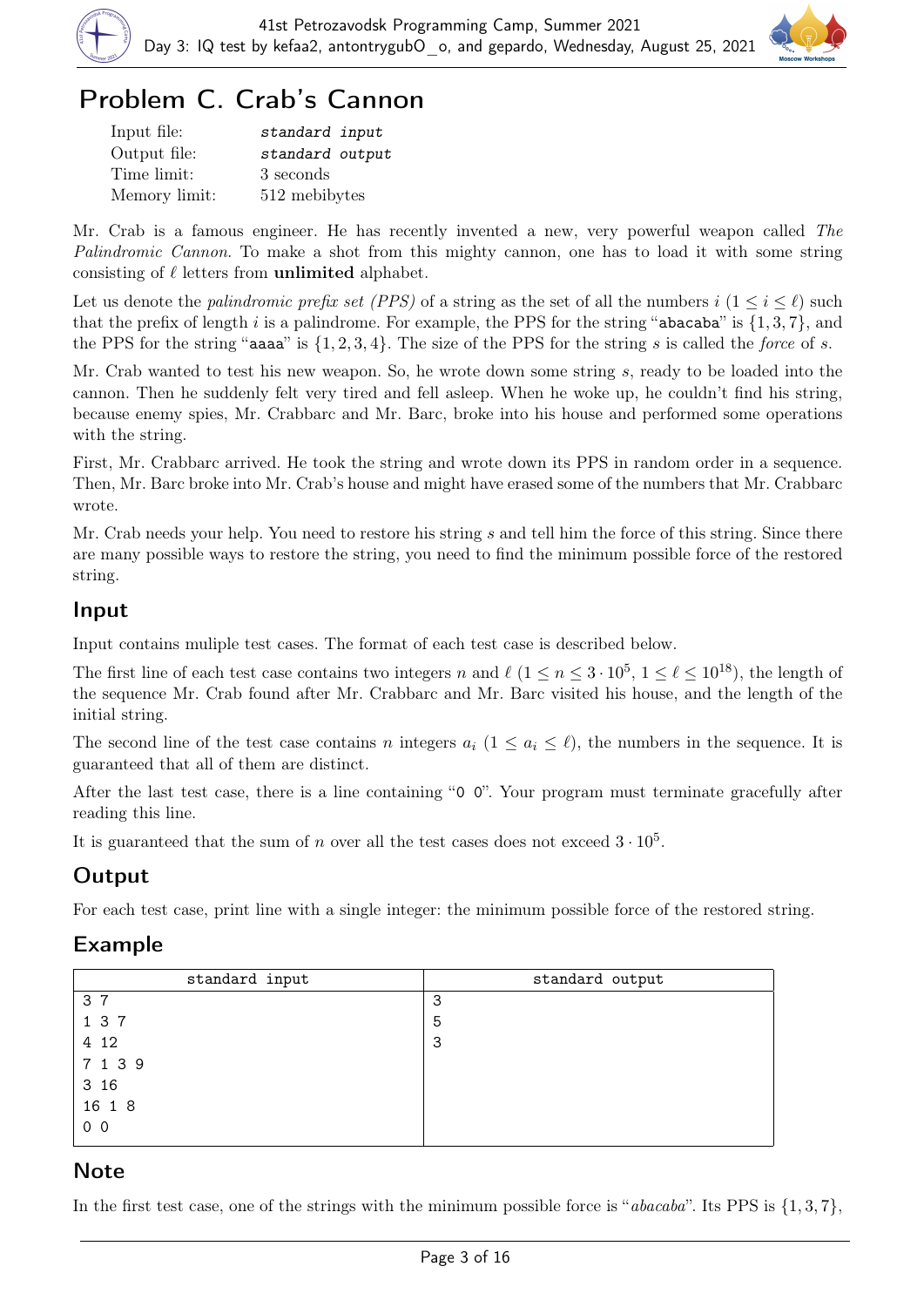

so its force is 3.

In the second test case, the string could have been "*cbcbcbcbcrab*". Its PPS is  $\{1, 3, 5, 7, 9\}$ , so its force is 5. One can prove that it is not possible to restore a string with smaller PPS.

In the third test case, consider the string "crabbarccrabbarc". Its PPS is  $\{1, 8, 16\}$ , so its force is 3.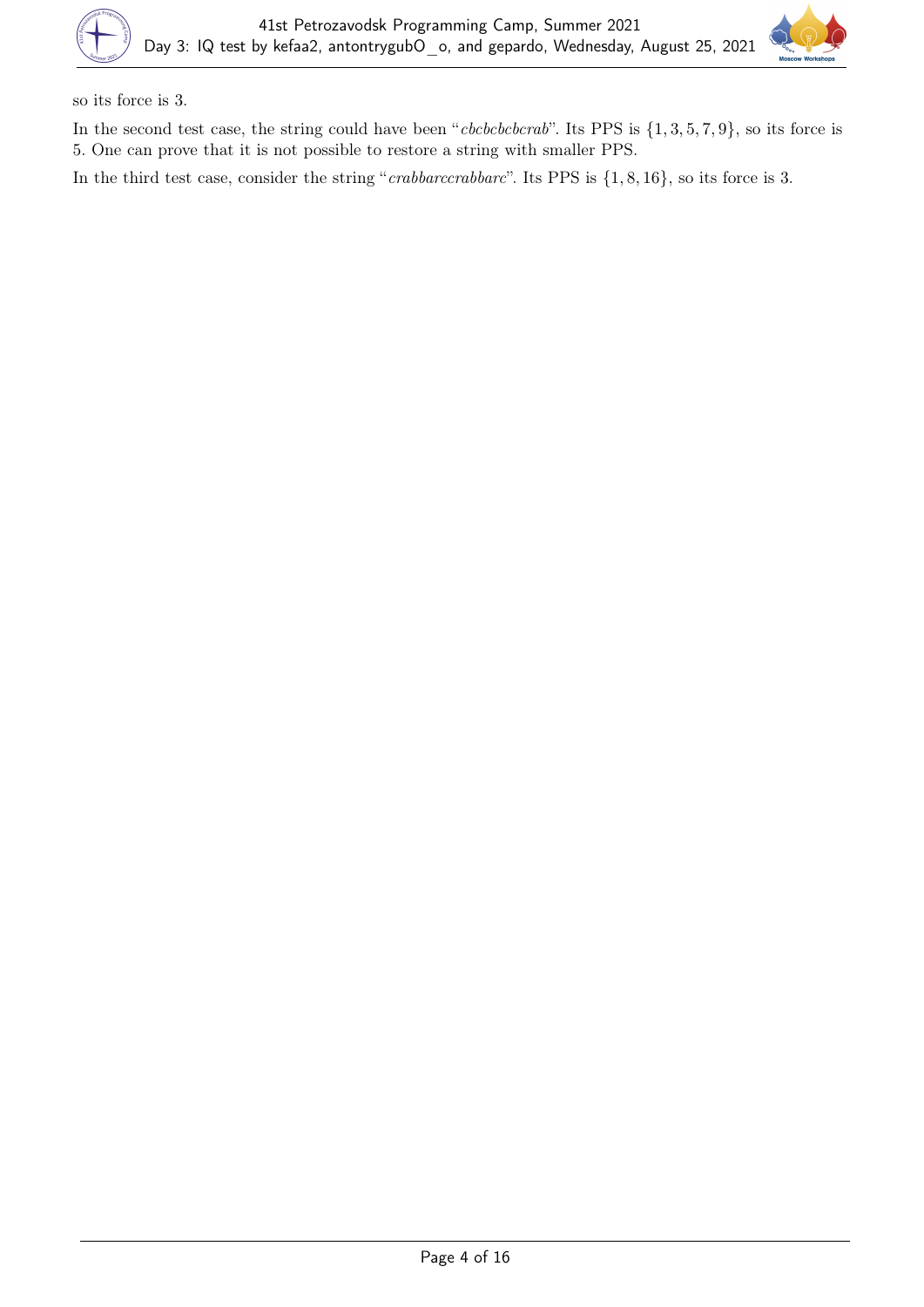

## Problem D. Deleting

| Input file:   | standard input  |
|---------------|-----------------|
| Output file:  | standard output |
| Time limit:   | 4 seconds       |
| Memory limit: | 512 mebibytes   |

You are given an array  $[1, 2, \ldots, n]$ , where the number of elements n is even.

In one operation, you can delete two adjacent elements of the array. If these elements are  $i$  and  $j$ , the cost of this operation is  $cost(i, j)$ .

In  $\frac{n}{2}$  operations, all elements will be deleted. The cost of deleting the whole array is defined as the largest  $\cot$  among all the  $\frac{n}{2}$  operations.

What is the smallest possible cost of deleting the whole array?

#### Input

The first line of the input contains a single integer  $n (2 \le n \le 4000, n$  is even).

We are kind today. So we won't provide unnecessary input. It can be shown that it's impossible for two numbers of the same parity to be adjacent at any point, so we won't provide costs for those pairs.

The *i*-th of the next  $n-1$  lines contains  $\frac{n-i+1}{2}$  $\frac{i+1}{2}$  integers. If *i* is even, these integers are  $cost(i, i+1), cost(i, i+3), \ldots, cost(i, n-1)$ . Otherwise, they are  $cost(i, i+1), cost(i, i+3), \ldots, cost(i, n)$ . It is guaranteed that the costs form a permutation of numbers from 1 to  $(\frac{n}{2})$  $(\frac{n}{2})^2$ .

## Output

Output a single integer: the smallest possible cost of deleting the whole array.

#### Examples

| standard input | standard output |
|----------------|-----------------|
| $\sqrt{2}$     | $\mathbf{1}$    |
| 1              |                 |
| $\,6\,$        | $6\phantom{1}6$ |
| 2 1 3          |                 |
| 4 5            |                 |
| 6 7            |                 |
| 8              |                 |
| 9              |                 |
| 10             | 14              |
| 20 21 2 11 25  |                 |
| 3 24 18 8      |                 |
| 6 17 7 5       |                 |
| 22 4 23        |                 |
| 14 15 1        |                 |
| 19 16          |                 |
| 12 10          |                 |
| 13             |                 |
| 9              |                 |

#### **Note**

In the first example, the array is [1, 2], and  $cost(1, 2) = 1$ . So, the only way to delete the array has the total cost of 1.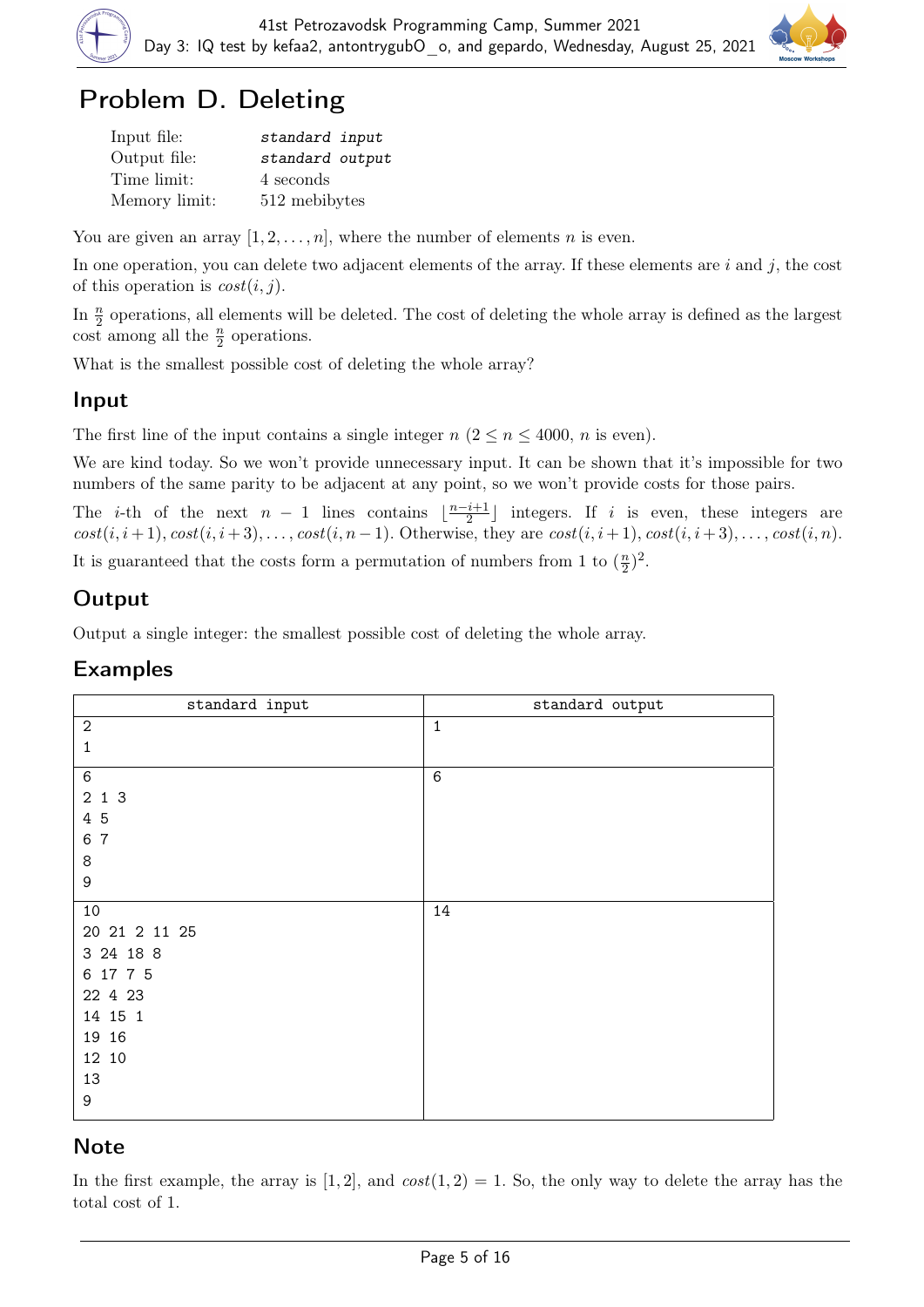

In the second example, one of the ways to delete the array is:

- $[1, 2, 3, 4, 5, 6] \rightarrow [1, 2, 5, 6]$ , deleting pair  $(3, 4)$  with cost 6.
- $[1, 2, 5, 6] \rightarrow [1, 6]$ , deleting pair  $(2, 5)$  with cost 5.
- And then deleting pair  $(1, 6)$  with cost 3.

The total cost is therefore  $max(6, 5, 3) = 6$ .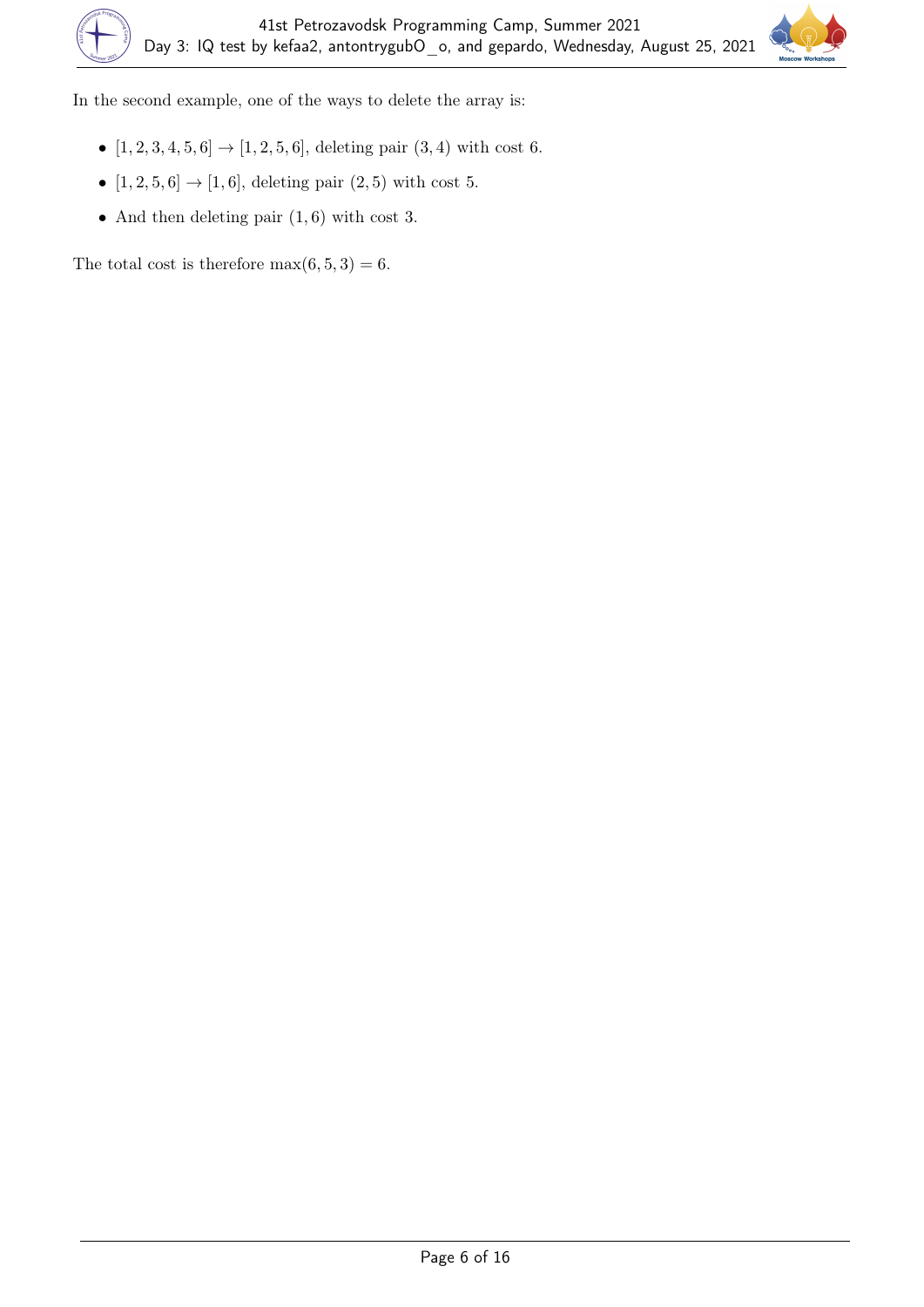

# Problem E. Eulerian?

| Input file:   | standard input  |
|---------------|-----------------|
| Output file:  | standard output |
| Time limit:   | 2 seconds       |
| Memory limit: | 512 mebibytes   |

This problem is interactive.

We have hidden from you an undirected graph  $G$  on  $n$  vertices. It is guaranteed to be connected and to not contain multiple edges or self-loops.

You can ask up to 60 queries of the following form:

• Consider a subset S of all vertices of G. How many edges are there in the subgraph induced by  $S$ ? In other words, how many edges in  $G$  have both their endpoints in  $S$ ?

Your goal is to determine whether there exists an Eulerian cycle in this graph. An Eulerian cycle is a path in the graph that goes through every edge exactly once, and it starts and ends in the same vertex.

Note that graph  $G$  is fixed before the start of interaction. In other words, the interactor is not adaptive.

#### Input

The first line contains a single integer  $n (3 \le n \le 10^4)$ , the number of vertices in G. It is guaranteed that G has no more than  $10^5$  edges, is connected, and does not contain multiple edges or self-loops.

#### Interaction Protocol

You start the interaction by reading a line with the integer  $n$ .

To find the number of edges in the subgraph of G on k vertices  $x_1, x_2, \ldots, x_k$ , print a line formatted as "?  $k \ x_1 \ x_2 \ \ldots \ x_k$ "  $(0 \leq k \leq n, 1 \leq x_i \leq n, \text{ all } x_i \text{ are distinct}).$ 

In response, the jury program will print a line with a single integer m: the number of such edges.

In case your query is invalid, or if you asked more than 60 queries, the jury program will print −1 and will finish interaction. You will receive "Wrong answer" outcome. Make sure to terminate your solution immediately to avoid getting other outcomes.

When you have determined whether the graph contains an Eulerian cycle, print a single line: "! YES" if such a cycle exists, and "! NO" if it doesn't.

After printing each line, do not forget to output the end-of-line and to flush the output. Otherwise, you will receive "Idleness limit exceeded" outcome.

#### Example

| standard input | standard output |
|----------------|-----------------|
| 3              | ? 2 1 2         |
|                | ? 2 1 3         |
|                |                 |
|                | $\mathbf{I}$ NO |

#### **Note**

The hidden graph in the example is the graph with 3 vertices and edges  $(2, 1)$  and  $(2, 3)$ .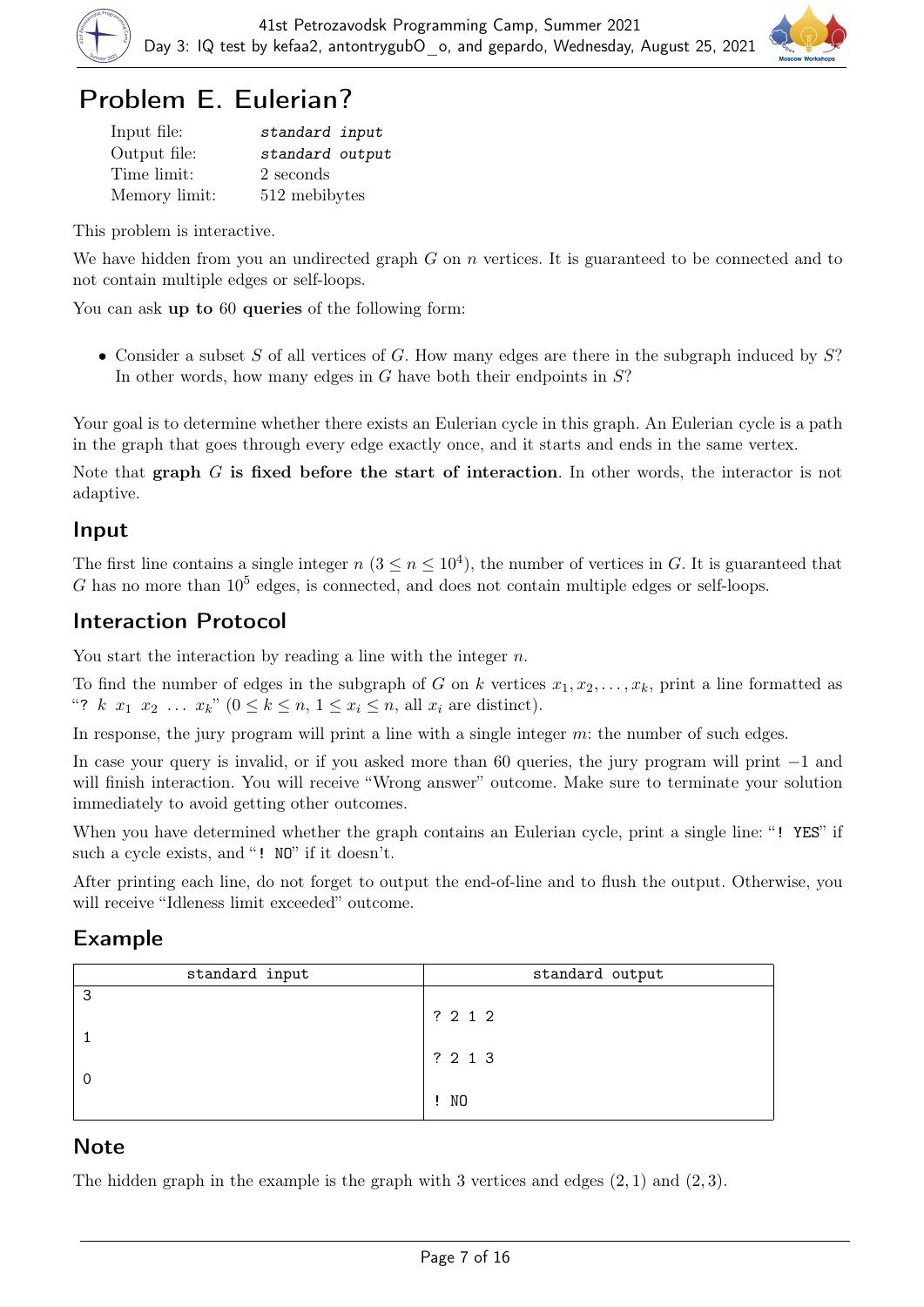

# Problem F. Fancy Formulas

| Input file:   | standard input  |
|---------------|-----------------|
| Output file:  | standard output |
| Time limit:   | 2 seconds       |
| Memory limit: | 512 mebibytes   |

You are given a prime p and a pair of integers  $(a, b)$  such that **their sum is not divisible by** p. In one operation, you can do one of the following:

- Replace  $(a, b)$  with  $(2a \mod p, (b + p a) \mod p)$
- Replace  $(a, b)$  with  $((a + p b) \mod p, 2b \mod p)$

You have to answer q queries. In the i-th query, find the smallest number of operations needed to transform the pair  $(a_i, b_i)$  into the pair  $(c_i, d_i)$ , or determine that it is impossible.

Note that the order of numbers matters. For example, for  $p = 3$ , the distance between  $(1, 2)$  and  $(2, 1)$  is 1, not 0.

#### Input

The first line contains two integers p and  $q (2 \le p \le 10^9 + 7, p$  is prime,  $1 \le q \le 10^5$ ): the prime and the number of queries to answer.

The *i*-th of the next q lines contains four integers  $a_i$ ,  $b_i$ ,  $c_i$ ,  $d_i$  ( $0 \le a_i$ ,  $b_i$ ,  $c_i$ ,  $d_i < p$ , and  $a_i + b_i$  is not divisible by  $p$ ).

## **Output**

For each query, if it is impossible to transform  $(a_i, b_i)$  into  $(c_i, d_i)$ , output  $-1$ . Otherwise, output the smallest number of operations required to achieve this goal.

| standard output |
|-----------------|
| $\mathbf{2}$    |
| ┻               |
| 2               |
| $-1$            |
| $-1$            |
| 0               |
| $\mathbf 0$     |
| $\Omega$        |
| ┻               |
| $-1$            |
|                 |
|                 |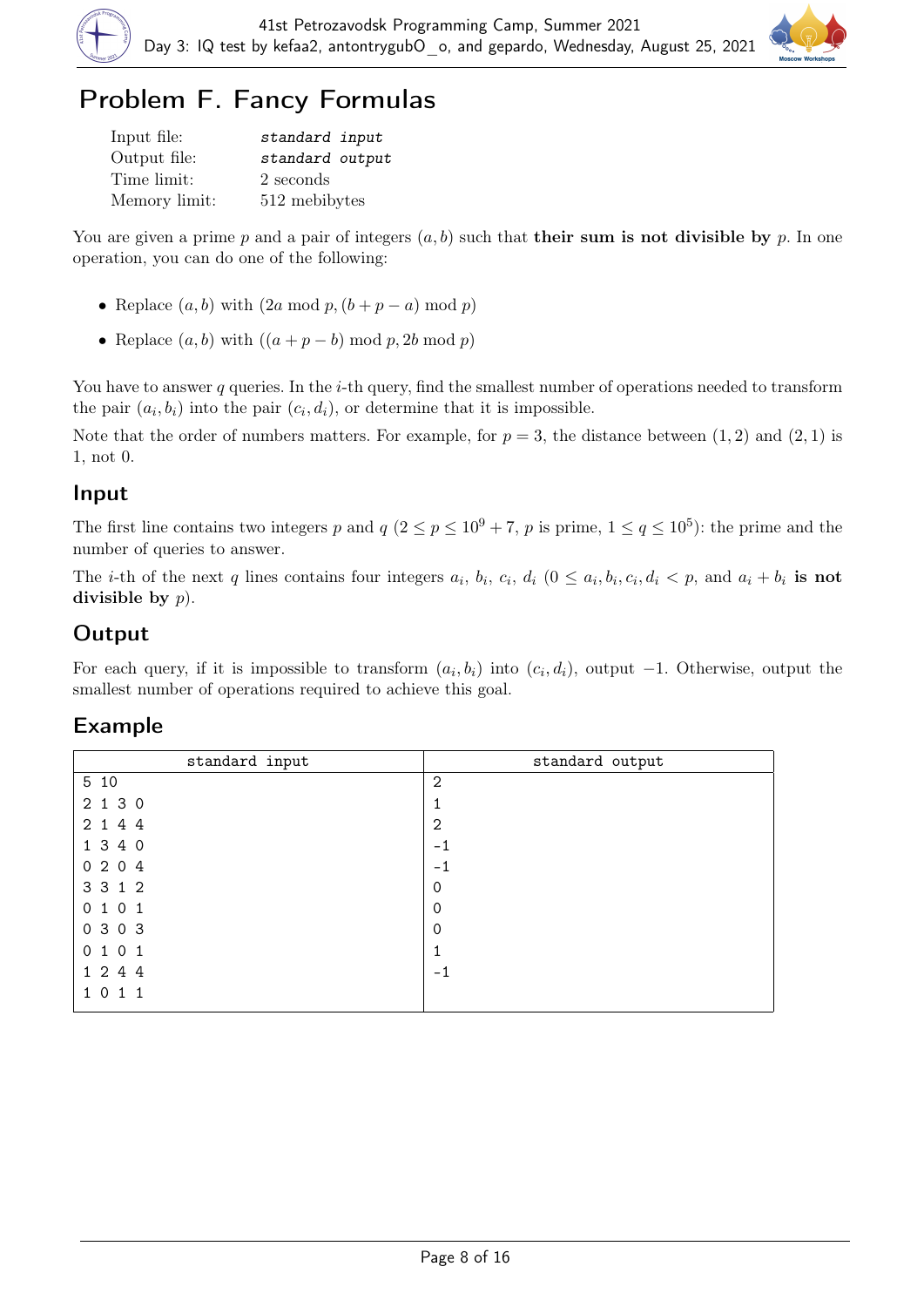

## Problem G. Glory Graph

| Input file:   | standard input  |
|---------------|-----------------|
| Output file:  | standard output |
| Time limit:   | 3 seconds       |
| Memory limit: | 512 mebibytes   |

You are given a complete undirected graph on n vertices, each edge is colored blue or yellow. Anton likes a subgraph on 4 vertices if, among its 6 edges, 5 edges have one color, and the 6-th edge has another color. Yahor likes a subgraph on 4 vertices if 3 of its edges are yellow, 3 are blue, and no 3 vertices form a triangle with edges of the same color.

On the image below, on the left, you can see examples of graphs Anton likes. On the right, there are examples of graphs Yahor likes.



Let  $A$  be the number of subgraphs Anton likes, and  $Y$  be the number of subgraphs Yahor likes. They want to know who likes more subgraphs. To help them, find the value  $Y - A$ .

#### Input

The first line of the input contains a single integer  $n$  ( $4 \le n \le 2000$ ), the number of vertices in the graph. The *i*-th of the next *i* lines contains a string  $s_i$  of length n. It is guaranteed that:

- For every *i* from 1 to *n*, the *i*-th character of  $s_i$  is '-'
- For every  $i \neq j$ , the j-th character of  $s_i$  is either 'Y' or 'B', where' Y' shows that the edge between vertices  $i$  and  $j$  is yellow, and  $\mathcal{B}'$  shows that it is blue
- For every  $i \neq j$ , the j-th character of  $s_i$  is equal to the *i*-th character of  $s_j$

## **Output**

Output a single integer: the value  $Y - A$ .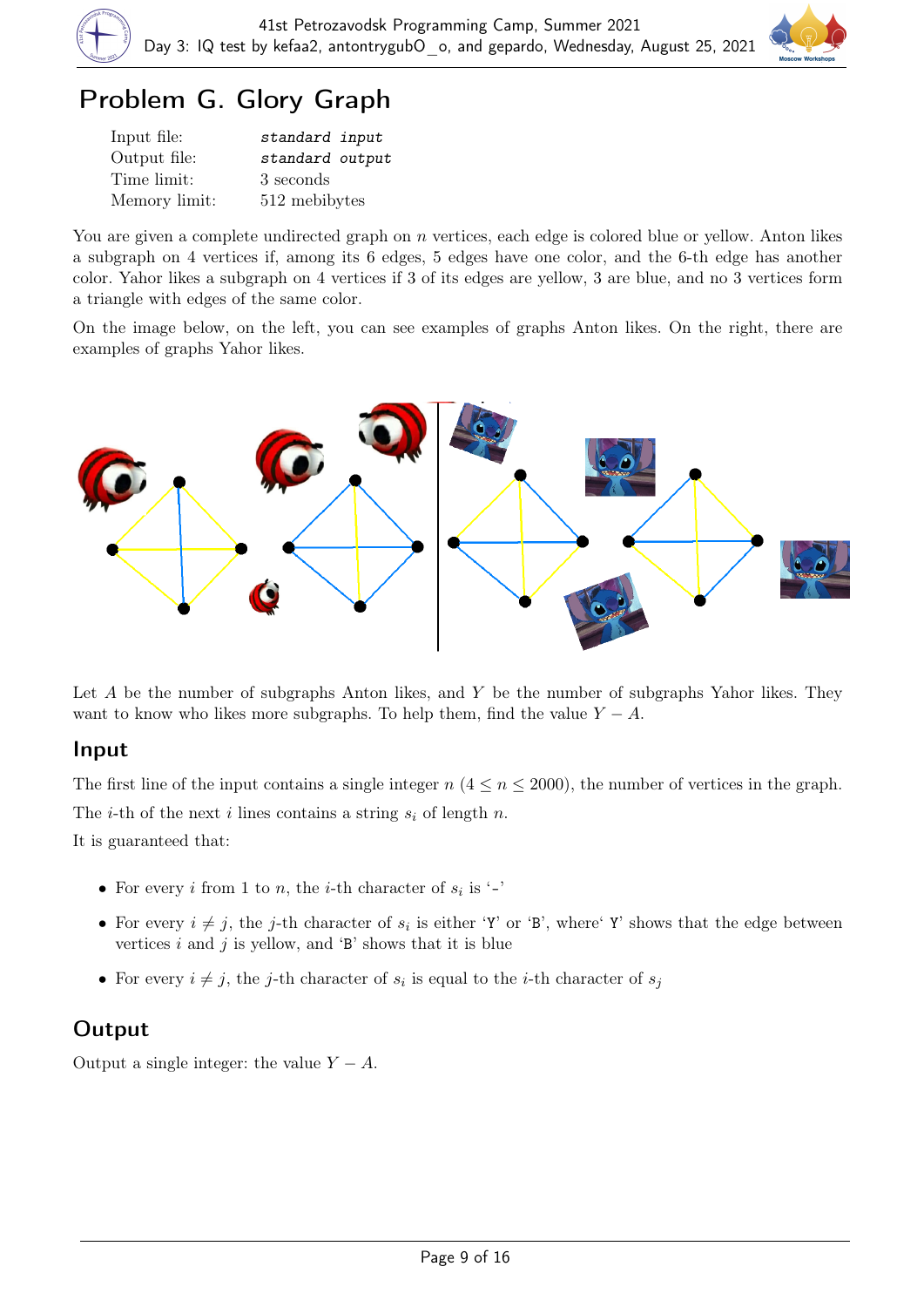



#### Examples

| standard input | standard output |
|----------------|-----------------|
| 5              | $\overline{2}$  |
| $-YBYB$        |                 |
| Y-BBB          |                 |
| BB-BY          |                 |
| YBB-Y          |                 |
| BBYY-          |                 |
|                |                 |
| $\,6$          | $-6$            |
| -YYYYY         |                 |
| Y-YYBB         |                 |
| YY-YYY         |                 |
| YYY-YB         |                 |
| YBYY-Y         |                 |
| YBYBY-         |                 |
|                |                 |

#### Note

In the first example, Yahor likes subgraphs on vertices 1, 2, 4, 5 and on vertices 1, 3, 4, 5. Anton doesn't like any subgraphs there.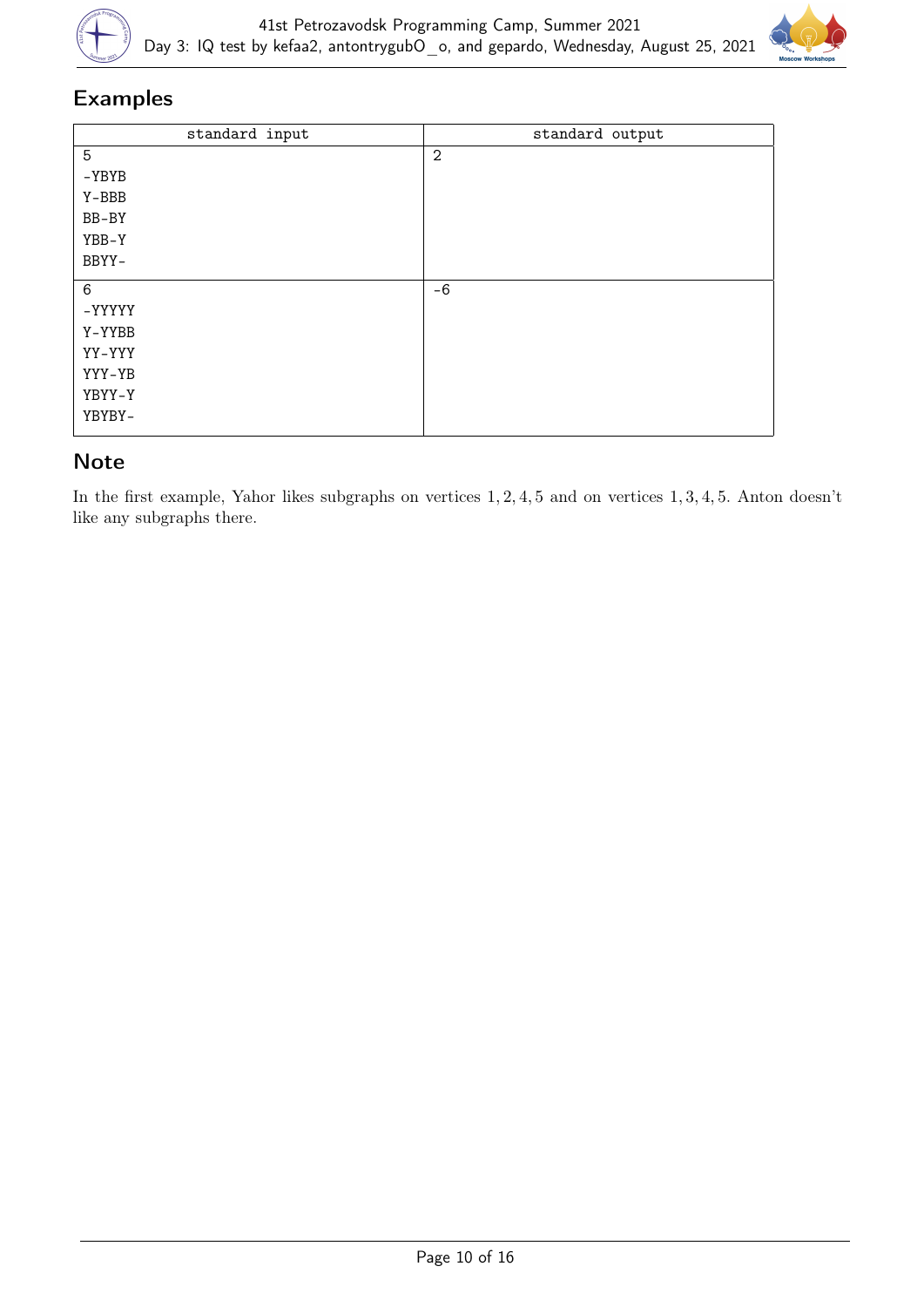



## Problem H. Hamiltonian

| Input file:   | standard input  |
|---------------|-----------------|
| Output file:  | standard output |
| Time limit:   | 2 seconds       |
| Memory limit: | 512 mebibytes   |

You are given a positive integer  $K \leq 60$ . Construct a graph with at most 20 vertices with the following property: there are exactly K unordered pairs of vertices  $(u, v)$  such that there is a Hamiltonian path between  $u$  and  $v$  in this graph.

It can be shown that, under these constraints, the solution always exists.

Recall that a Hamiltonian path is a path between two vertices of a graph that visits each vertex exactly once.

#### Input

The only line of the input contains a single integer  $K$  ( $1 \leq K \leq 60$ ).

## Output

On the first line, output two integers n and  $m (2 \le n \le 20, 0 \le m \le \frac{n(n-1)}{2})$  $\frac{i-1}{2}$ , the number of vertices and the number of edges in your graph respectively.

In each of the next m lines, output two integers u and  $v$   $(1 \le u, v \le n, u \ne v)$ , representing the edge  $(u, v)$  of your graph. All edges have to be distinct.

| standard input | standard output |
|----------------|-----------------|
|                | 2 <sub>1</sub>  |
|                | $1\,2$          |
| 2              | 4 4             |
|                | $1\,2$          |
|                | 1 <sub>3</sub>  |
|                | 2 <sub>3</sub>  |
|                | 3 4             |
| 3              | 3 <sub>3</sub>  |
|                | $1\,2$          |
|                | 2 3             |
|                | 3 <sub>1</sub>  |
|                |                 |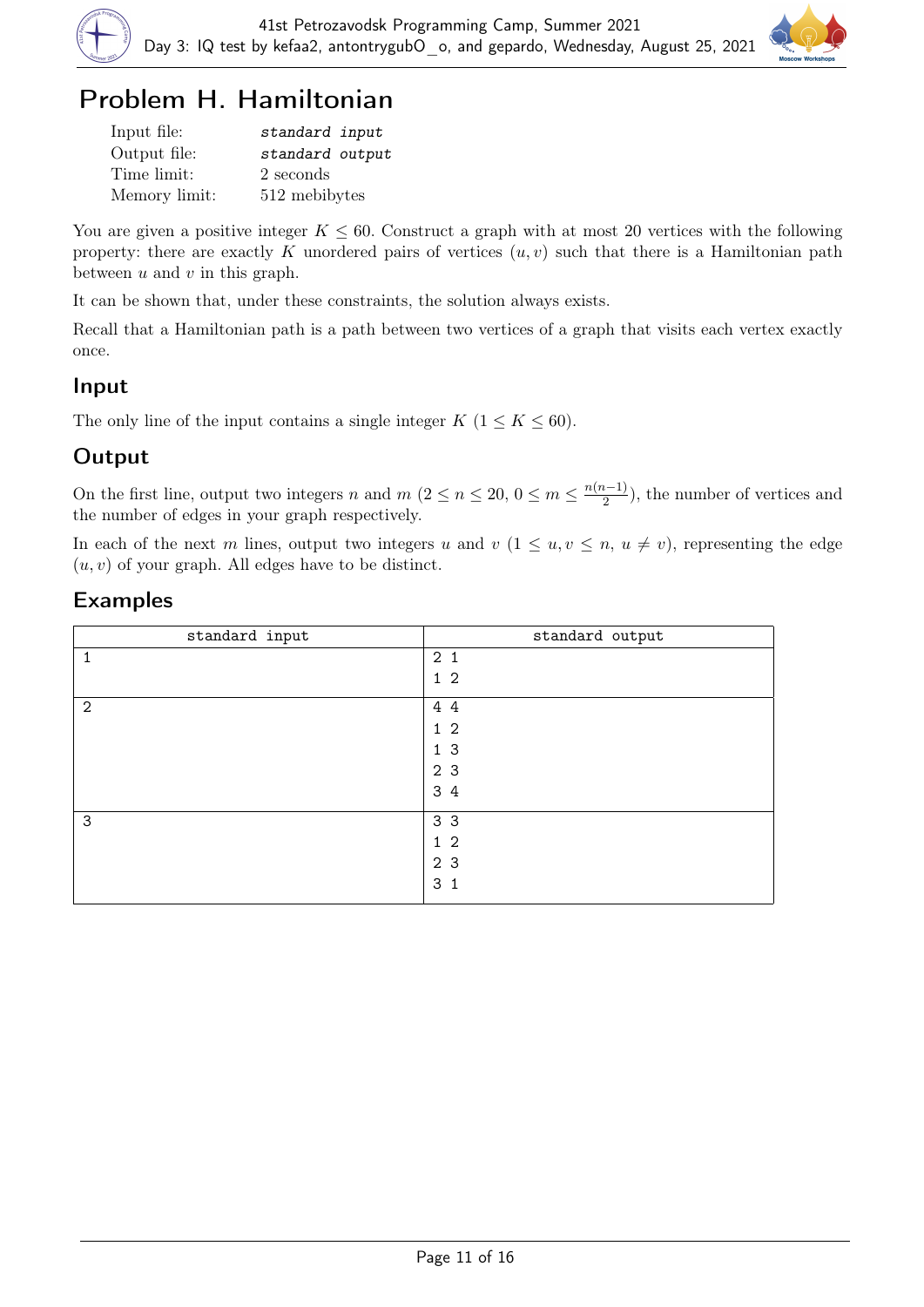



# Problem I. Intellectual Implementation

| Input file:   | standard input  |
|---------------|-----------------|
| Output file:  | standard output |
| Time limit:   | 6 seconds       |
| Memory limit: | 512 mebibytes   |

There are n rectangles on the coordinate plane, with sides parallel to the coordinate axis. The i-th rectangle covers all points  $(x, y)$  with  $l_i \leq x \leq r_i$  and  $d_i \leq y \leq u_i$ .

For simplicity, for every  $i \neq j$ , we have  $l_i \neq l_j$ ,  $r_i \neq r_j$ ,  $l_i \neq r_j$ ,  $d_i \neq d_j$ ,  $u_i \neq u_j$ ,  $d_i \neq u_j$ .

Count the number of triples  $(i, j, k)$  with  $1 \leq i < j < k \leq n$  for which *i*-th, *j*-th, and *k*-th rectangles are pairwise disjoint (every pair of them has no common points).

#### Input

The first line of the input contains a single integer  $n (1 \le n \le 2 \cdot 10^5)$ , the number of rectangles.

The *i*-th of the next *n* lines contains four integers describing the *i*-th rectangle:  $l_i$ ,  $r_i$ ,  $d_i$ ,  $u_i$  $(-10^9 \le l_i < r_i \le 10^9, -10^9 \le d_i < u_i \le 10^9).$ 

It is guaranteed that, for every  $i \neq j$ , we have  $l_i \neq l_j$ ,  $r_i \neq r_j$ ,  $l_i \neq r_j$ ,  $d_i \neq d_j$ ,  $u_i \neq u_j$ ,  $d_i \neq u_j$ .

## **Output**

Output the number of triples  $(i, j, k)$  with  $1 \leq i < j < k \leq n$  for which *i*-th, *j*-th, and *k*-th rectangles are pairwise disjoint.

| standard input  | standard output |
|-----------------|-----------------|
| 5               | 3               |
| 1 5 1 5         |                 |
| 4 8 2 6         |                 |
| 3737            |                 |
| 2 6 28 32       |                 |
| 42 46 42 46     |                 |
| $\,6$           | $\mathbf 0$     |
| 1 8 6 10        |                 |
| 2 5 3 12        |                 |
| 3 4 15 20       |                 |
| 09222           |                 |
| $-5$ 22 $-2$ 23 |                 |
| $-7$ 11 $-1$ 17 |                 |
|                 |                 |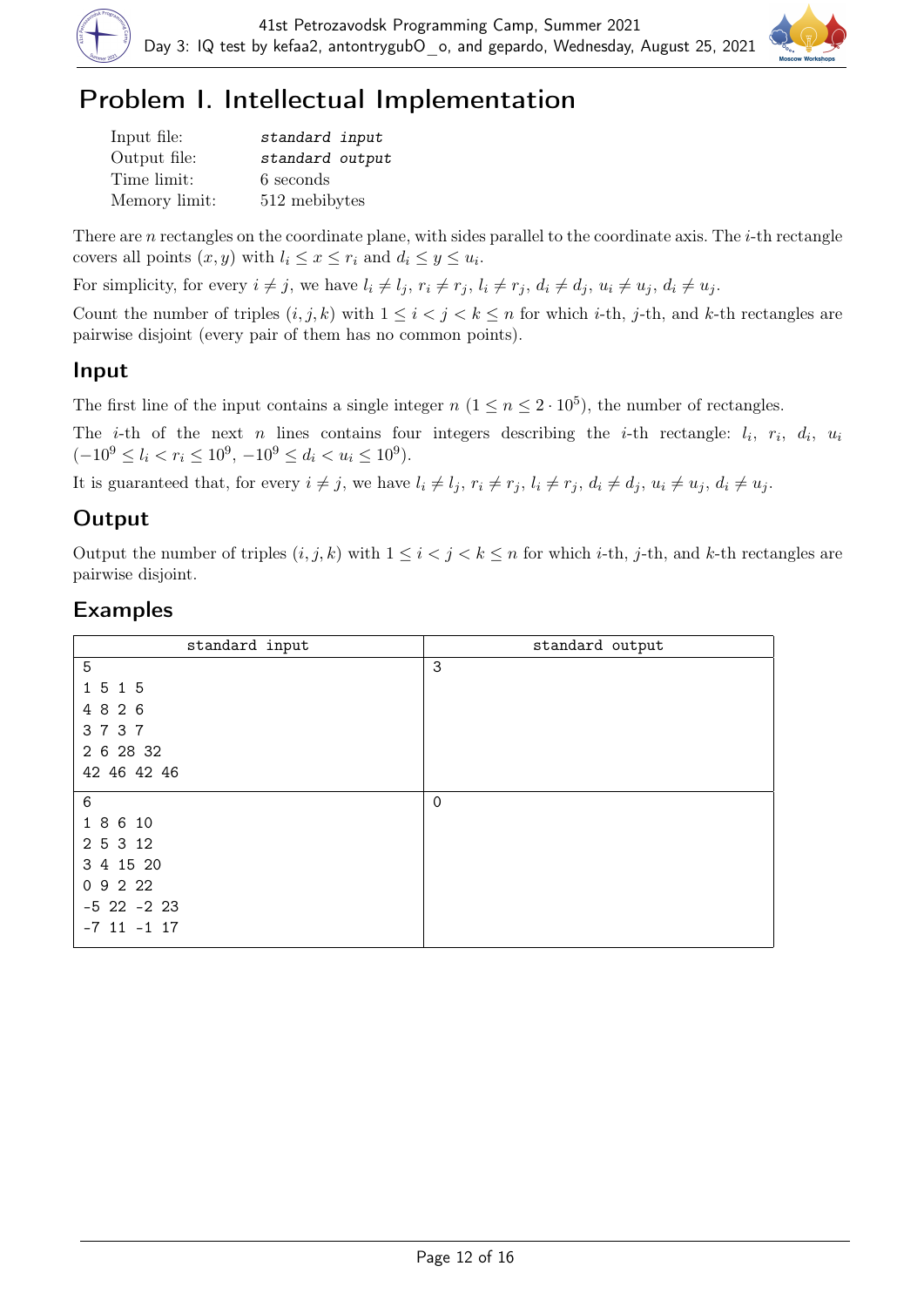

## Problem J. Joke

| Input file:   | standard input  |
|---------------|-----------------|
| Output file:  | standard output |
| Time limit:   | 2 seconds       |
| Memory limit: | 512 mebibytes   |

Consider two permutations of integers from 1 to n: p and q. Let us call a binary string s of length n satisfying if there exists a matrix a with dimensions  $2 \times n$  such that:

- Every integer from 1 to  $2n$  appears exactly once in the matrix.
- The elements in the first row are ordered correspondingly to permutation  $p$ . More formally,  $a_{1,i} < a_{1,j} \iff p_i < p_j \text{ for } 1 \leq i < j \leq n.$
- The elements in the second row are ordered correspondingly to permutation  $q$ . More formally,  $a_{2,i} < a_{2,j} \iff q_i < q_j \text{ for } 1 \leq i < j \leq n.$
- For every *i* from 1 to *n*, we have  $a_{1,i} < a_{2,i} \iff s_i = 0$ .

For two permutations p and q of size n, let us define  $f(p,q)$  as the number of satisfying strings s for them. You are given all elements of p, and several elements of q, but forgot others. Find the sum of  $f(p,q)$  over all permutations  $q$  with the given known elements, modulo 998 244 353.

#### Input

The first line of the input contains a single integer  $n (1 \le n \le 100)$ .

The second line of the input contains n integers  $p_1, p_2, \ldots, p_n$   $(1 \leq p_i \leq n$ , all  $p_i$  are distinct), a permutation of numbers from 1 to n.

The second line of the input contains n integers  $q_1, q_2, \ldots, q_n$   $(0 \le q_i \le n, q_i \ne q_j$  when  $q_i \ne 0$  and  $q_j \ne 0$ ). If  $q_i \neq 0$ , the respective element is given. If  $q_i = 0$ , its value is forgotten. All given elements are distinct.

#### **Output**

Output the sum of  $f(p,q)$  over all valid permutations q modulo 998 244 353.

| standard input | standard output |
|----------------|-----------------|
| $\mathbf{2}$   | 3               |
| 1 <sub>2</sub> |                 |
| 2 <sub>1</sub> |                 |
| $\overline{4}$ | 16              |
| 4 3 2 1        |                 |
| 4 3 2 1        |                 |
| 5              | 1546            |
| 1 2 3 4 5      |                 |
| 00000          |                 |
| 6              | 52              |
| 1 6 2 5 3 4    |                 |
| 0 1 0 2 0 3    |                 |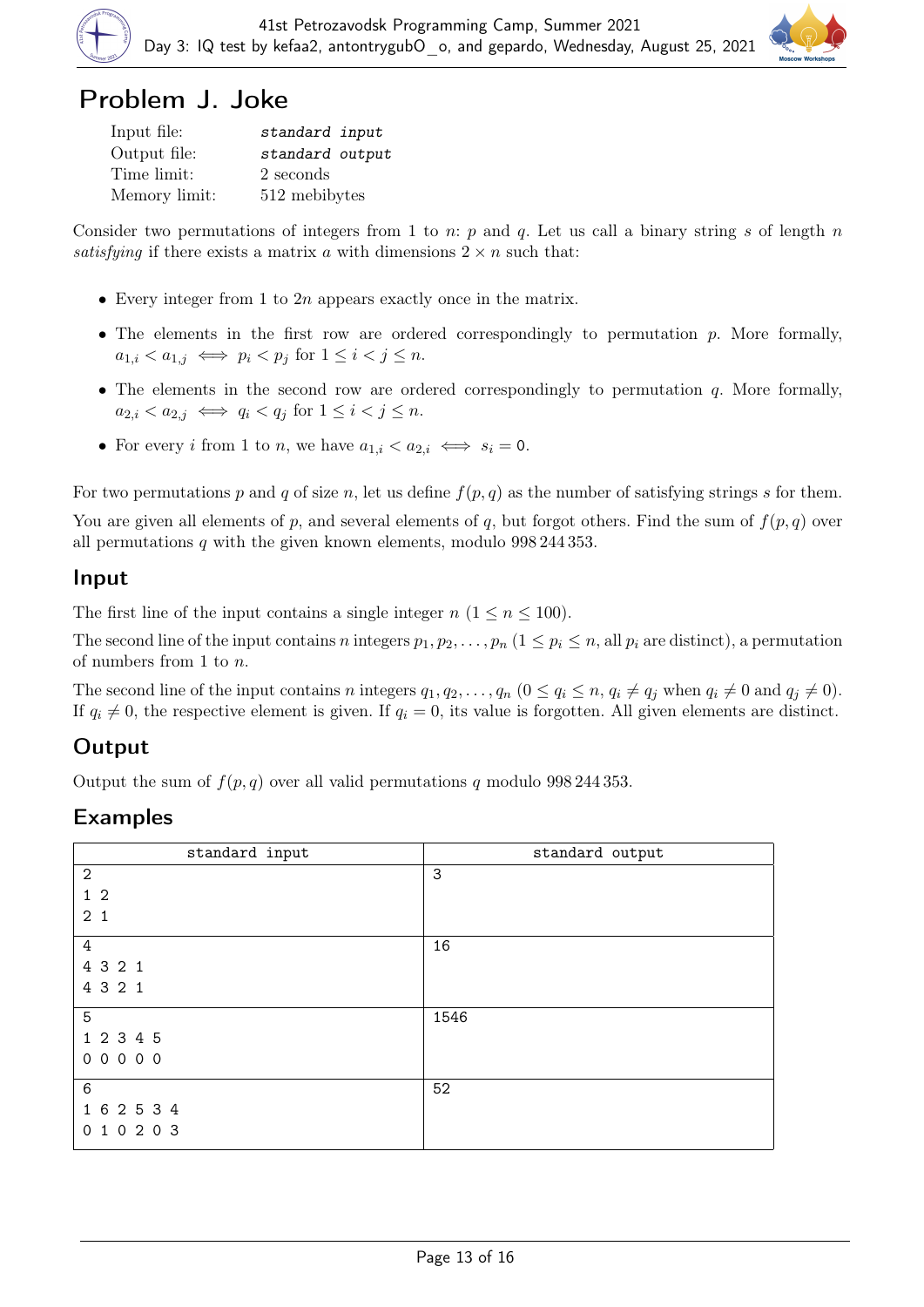

# Problem K. K-onstruction

| Input file:   | standard input  |
|---------------|-----------------|
| Output file:  | standard output |
| Time limit:   | 2 seconds       |
| Memory limit: | 512 mebibytes   |

You are given an integer K such that  $1 \leq K \leq 10^6$ . Construct any array A of numbers for which the following properties hold:

- The size of  $A$  is between 1 and 30;
- All elements are integers between  $-10^{16}$  and  $10^{16}$ ;
- Let N be the size of A. Then there are exactly K subsets S (possibly empty) of set  $\{1, 2, \ldots, N\}$ for which  $\sum_{i \in S} A_i = 0$ .

It can be shown that, under the constraints above, such array A always exists.

#### Input

The first line contains a single integer  $t$  ( $1 \le t \le 1000$ ), the number of test cases.

Each of the next t lines contains a single integer  $K$   $(1 \leq K \leq 10^6)$ .

## **Output**

For each test case, on the first line, output a single integer  $N$  ( $1 \le N \le 30$ ), the size of your array. On the second line, output N integers  $A_1, A_2, \ldots, A_N$  ( $-10^{16} \le A_i \le 10^{16}$ ), the elements of the array.

#### Example

| standard input | standard output            |
|----------------|----------------------------|
|                |                            |
| ິ              | 2021 -1000 -1021 -2000 -21 |
| 16             |                            |
|                | $0000$                     |

## Note

Note that the elements of the array don't have to be distinct.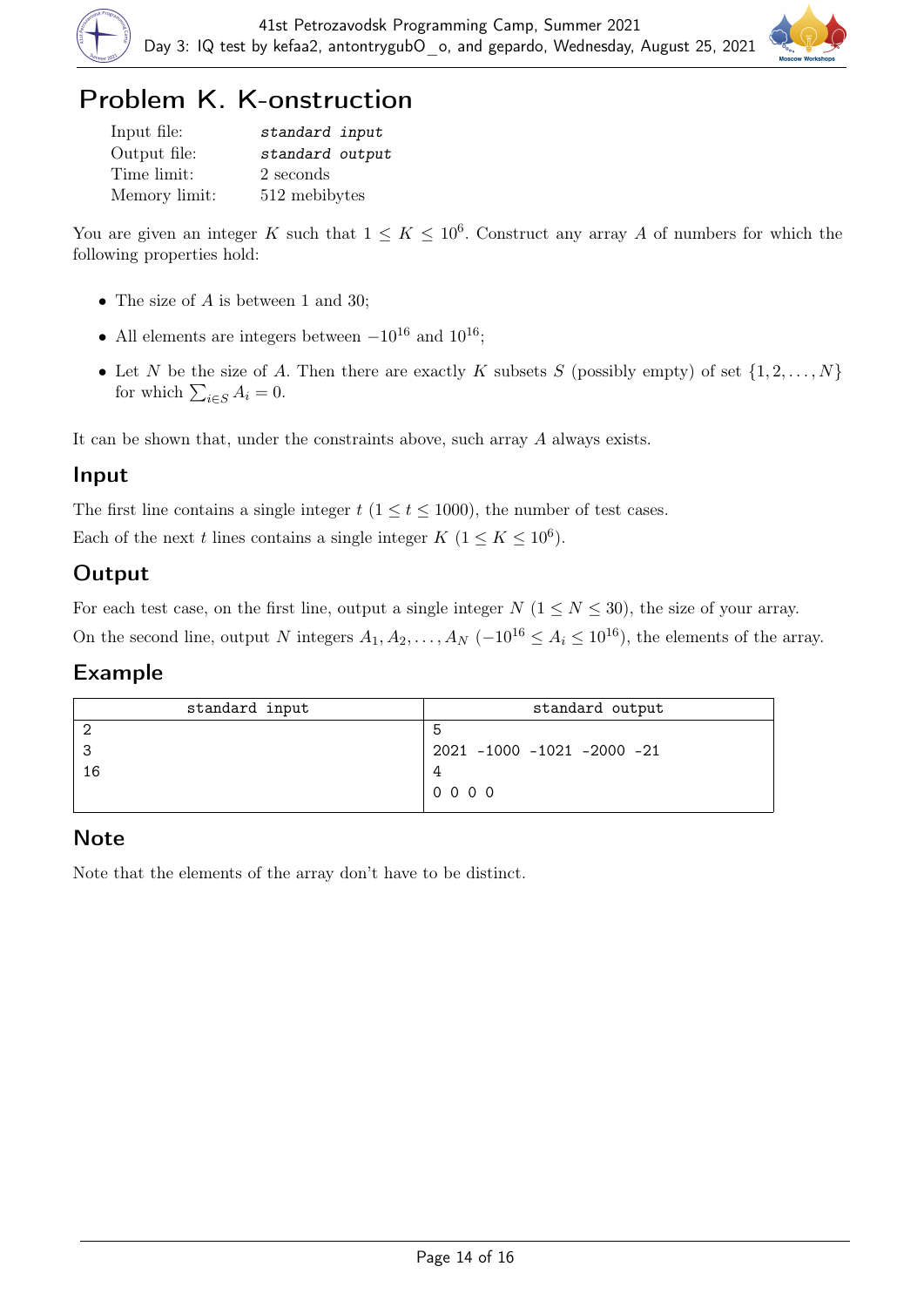

## Problem L. Little LCS

| Input file:   | standard input  |
|---------------|-----------------|
| Output file:  | standard output |
| Time limit:   | 2 seconds       |
| Memory limit: | 512 mebibytes   |

A string consisting of letters 'A', 'B', 'C' is good if every two adjacent letters are different.

A pair of two good strings  $(s, t)$  of length  $2n + 1$  is *awesome* if the length of their longest common subsequence is exactly *n*.

You are given two strings, s and t, consisting of letters  $A$ ,  $B$ ,  $C$  and question marks ( $\gamma$ ). Find the number of ways to replace each '?' with one of 'A', 'B', 'C', so that the pair  $(s, t)$  is awesome, modulo 998 244 353.

#### Input

The first line contains a single integer  $t$   $(1 \le t \le 10^5)$ , the number of test cases.

The first line of each test case contains a single integer  $n (1 \le n \le 10^6)$ .

The second line contains a string s of length  $2n + 1$  consisting of characters 'A', 'B', 'C', '?'.

The third line contains a string t of length  $2n + 1$  consisting of characters 'A', 'B', 'C', '?'.

It is guaranteed that the sum of n over all test cases does not exceed  $10^6$ .

#### **Output**

For each test case, output the number of ways to replace each '?' with one of 'A', 'B', 'C' so that the pair  $(s, t)$  is awesome, modulo 998 244 353.

| standard input | standard output     |
|----------------|---------------------|
| $\overline{5}$ | $\mathbf{1}$        |
| 1              | 3                   |
| ABA            | 24                  |
| ${\tt CBC}$    | $\mathsf{O}\xspace$ |
| $\mathbf{1}$   | $\overline{2}$      |
| A?A            |                     |
| C?C            |                     |
| 1              |                     |
| ???            |                     |
| ???            |                     |
| $\mathbf{2}$   |                     |
| AA???          |                     |
| ???B           |                     |
| $\mathbf{3}$   |                     |
| ?A?B?A?        |                     |
| 7777777        |                     |

#### Example

#### **Note**

In the first test case, pair (ABA, CBC) is awesome.

In the second test case, there are 3 ways to replace question marks to get an awesome pair: (ABA, CBC), (ACA, CBC), (ABA, CAC).